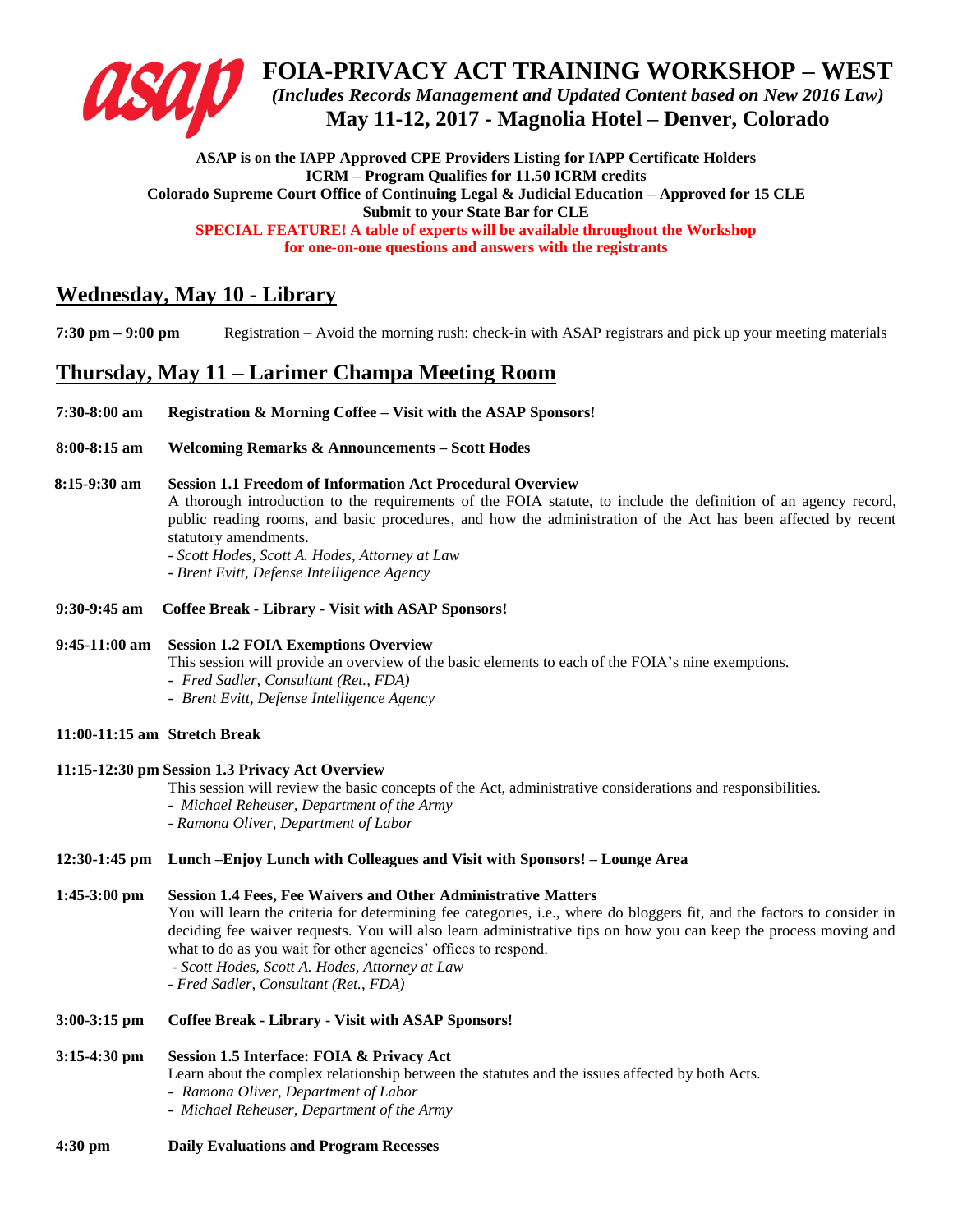# **Friday, May 12**

**7:30-7:55 am Morning Coffee – Library - Visit with Sponsors!**

**7:55-8:00 am Announcements in Respective Meeting Rooms by Scott Hodes and Fred Sadler**

 **8:00-9:15 am BREAK OUT SESSIONS (Choose One)**

**Session 2.1 Larimer Champa Meeting Room Exemption 5: Privileged Information** 

This session will discuss the elements and privileges incorporated in Exemption 5, to include the Ex. 5 threshold requirements, and the elements of the deliberative process, the attorney-client, and the attorney work product privileges.

*- Scott Hodes, Scott A. Hodes, Attorney at Law*

*- Michael Reheuser, Department of the Army*

#### **Session 2.2 Stout Meeting Room**

### **Systems of Records Notices (SORNs) and Privacy Impact Assessments (PIAs)**

Now that you have a broad overview of the Privacy Act, it's time to delve into the how's and why's of a SORN. This session provides a practical explanation and exercise of how a System of Records Notice (OPM/GOV'T-1) is constructed, how to read and interpret it, and how all of the pieces must fit together. The E-Gov Act has made Privacy Impact Assessments a part of everyone's life. Just what is a PIA and how does it fit into the government's responsibilities and activities?

*- Fred Sadler, Consultant (Ret., FDA)*

### **9:15-9:30 am Coffee Break– Library - Visit with Sponsors!**

**9:30-10:45 am BREAK OUT SESSIONS (Choose One)**

#### **Session 2.3 Stout Meeting Room**

#### **FOIA – Defense, Foreign Relations and Classified Information: Exemption 1**

You will cover everything you ever wanted to know about handling FOIA requests for documents containing classified national security information and the application of Ex. 1. Speakers will also discuss the interplay of FOIA's emphasis on disclosure with protecting classified national security information.

- *- Scott Hodes, Scott A. Hodes, Attorney at Law*
- *- Brent Evitt, Defense Intelligence Agency*

#### **10:45-11:00 am Stretch Break – Library - Visit with Sponsors!**

#### **11:00-12:15 pm BREAK OUT SESSIONS (Choose One)**

## **Session 2.5 Larimer Champa Meeting Room**

**FOIA – The Personal Privacy Exemptions: 6 & 7 (C)**  This session includes an in-depth examination of the issues surrounding the balancing of personal privacy interests and the public interest as well as Exemption 7's threshold requirements.

- *Brent Evitt, Defense Intelligence Agency*

#### **Session 2.4 Larimer Champa Meeting Room**

#### **Privacy Act: Processing and Conditions of Disclosure**

Now that you have a request, what can you release? This session will help you understand systems of records notice and exemption rules; and the 12 reasons a record may be released without an individual's authorization.

*- Michael Reheuser, Department of the Army*

## **Session 2.6 Stout Meeting Room**

**Records Management Overview** 

This session will provide a broad overview of records management: what you need to be doing. What is the definition of a federal record? Is your agency in compliance with NARA records management standards? Are there new ways of approaching records management? What is E-Discovery and will it impact how your agency maintains records? Learn the answers to these questions and more!

*- Ramona Oliver, Department of Labor*